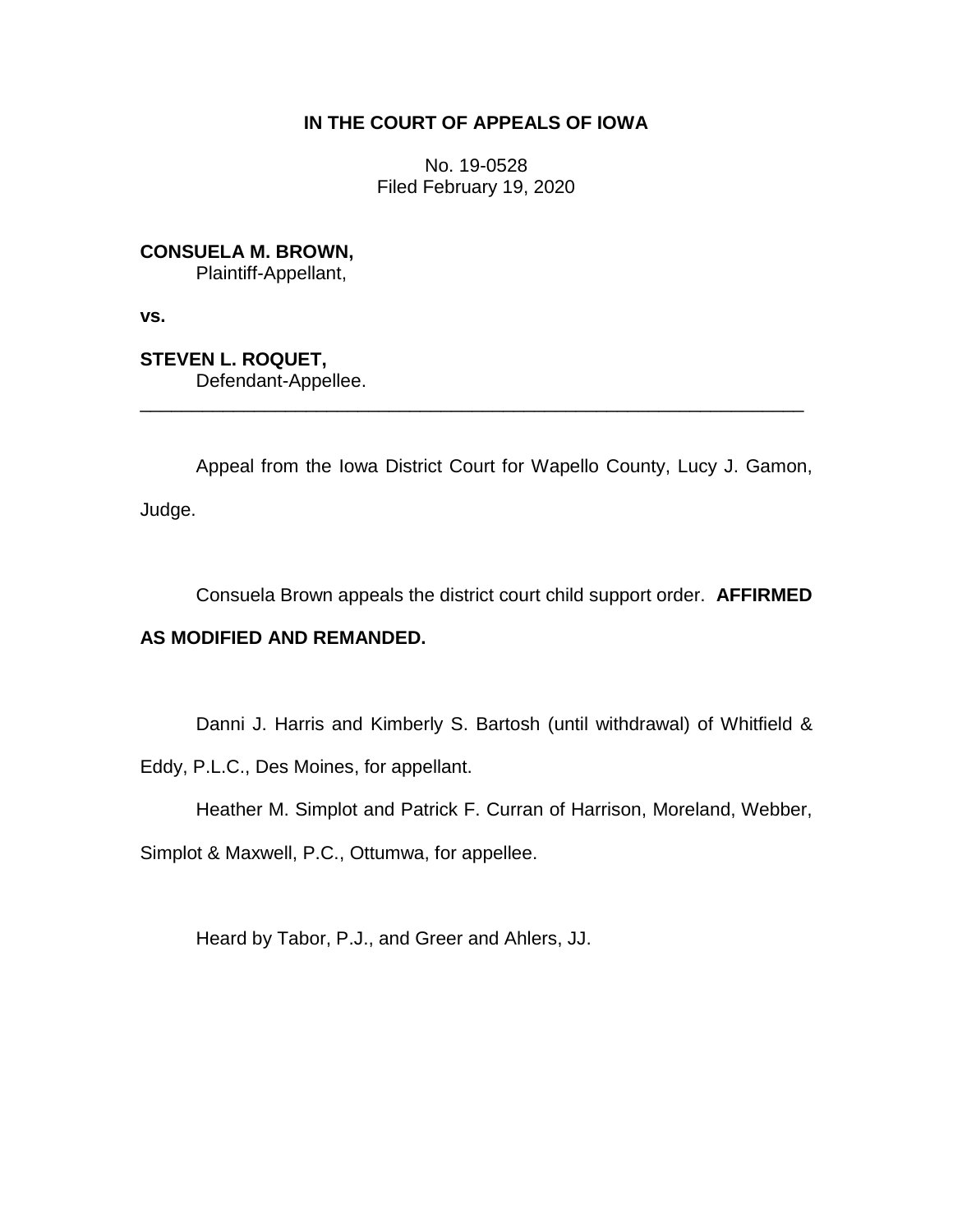## **GREER, Judge.**

 $\overline{a}$ 

Consuela Brown appeals an order imposing a past child support obligation on Steven Roquet for their minor child. Consuela argues the court should not have used half of the child's personal injury settlement to reduce Steven's past support obligation and should have assessed a higher interest rate on the past payments. She asks for appellate attorney fees. We conclude the district court should not have used the settlement to reduce the past child support award and the court should have imposed a ten percent interest rate, but this interest rate applies only if Steven is more than thirty days delinquent on a payment. We grant Consuela appellate attorney fees. We remand for entry of an order consistent with this opinion.

## **I. Background Facts and Proceedings.**

From July 2008 until January 2018, Consuela and Steven had an on-again, off-again relationship, which produced one child, T.B., born in 2009. Consuela did not inform Steven she was pregnant until six months into the pregnancy. Yet no paternity testing occurred until July 2013. As their son matured, they learned he had intellectual disabilities and several medical concerns. The child has received government benefits throughout his life. No formal child support order existed before this case, but Steven intermittently gave Consuela money and paid for items. 1

 $1$  Steven has been married to another woman since 1985. Steven did not want his wife or their children to find out about his affair or T.B., a driving force behind the parties avoiding a formal support order.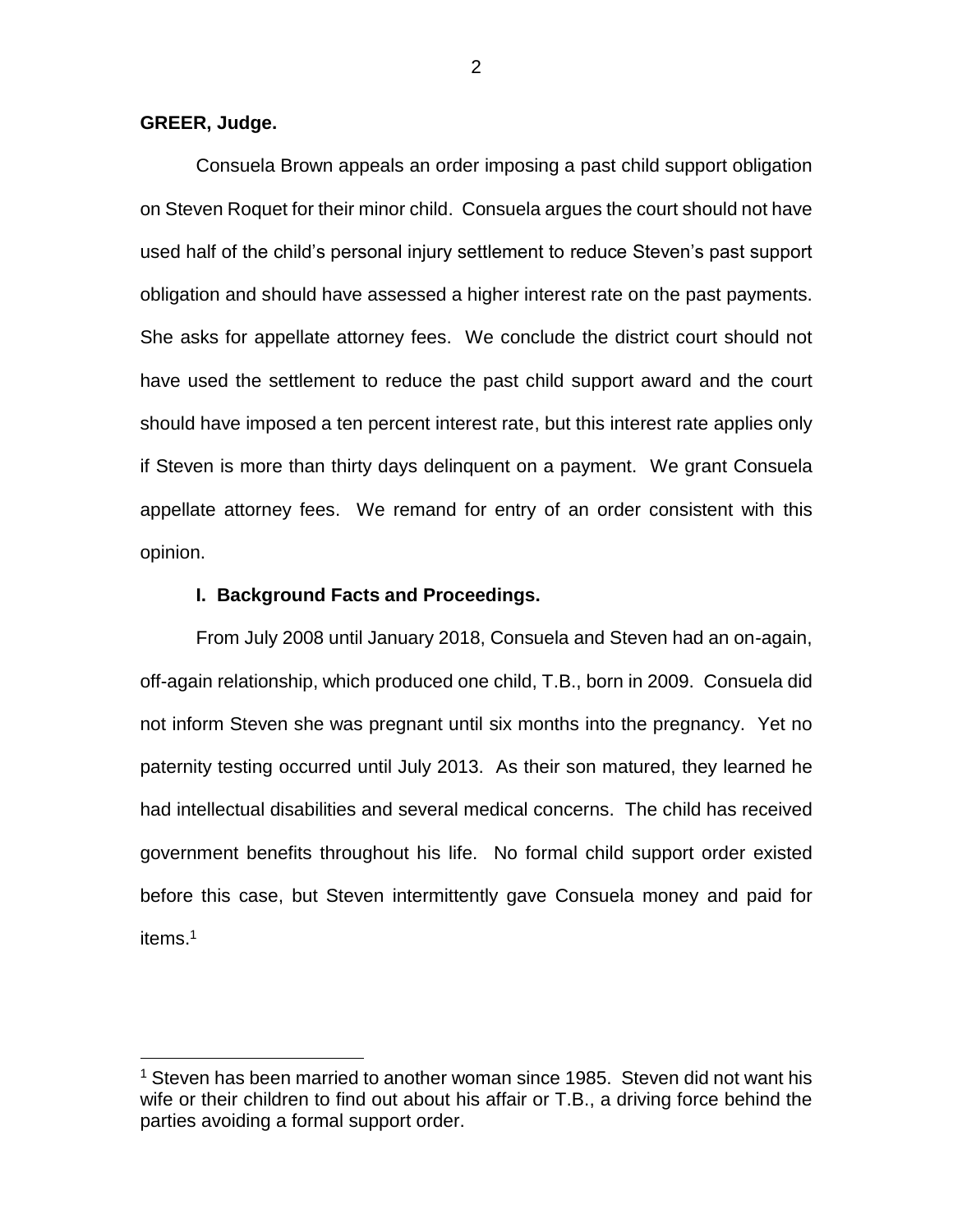In July 2013, a dog bit T.B. in the face causing serious injuries. Consuela filed a personal injury claim on the child's behalf.<sup>2</sup> The claim ultimately settled with the child allocated net proceeds of \$43,697.22. A conservatorship was established for T.B. with the mother appointed as conservator to manage the funds for his benefit. Consuela, with help from counsel and agreement of the Iowa Department of Human Services and the district court, preserved the settlement funds by investing them in her home to pay off the mortgage. This arrangement prevented the payment of settlement funds from affecting T.B.'s ability to keep receiving government benefits for his developmental and medical needs. As a part of her fiduciary duty as the conservator, Consuela intends to pay T.B. the settlement funds plus interest when he is an adult.

For reasons unimportant here,<sup>3</sup> on December 12, 2016, Consuela finally petitioned to establish paternity, custody, visitation, and child support. At the time, because there was an ongoing juvenile court case involving the child, this case was stayed pending resolution of the juvenile court proceedings. The stay lifted in January 2018.

 $2$  The record does not reflect what Steven knew about the dog bite case or the settlement when it occurred.

 $3$  On this record, the reasons for waiting to file for child support are not clear nor are they relevant to the purpose of child support and Steven's obligation to provide for his child. For example, Consuela testified Steven promised marriage but needed time to resolve complicated financial issues and even sent her cards calling her "his wife." And Consuela believed from Steven's statements that if she filed this action he would take custody of their child. Whether true or not, Steven alluded to Consuela that he had power and influence.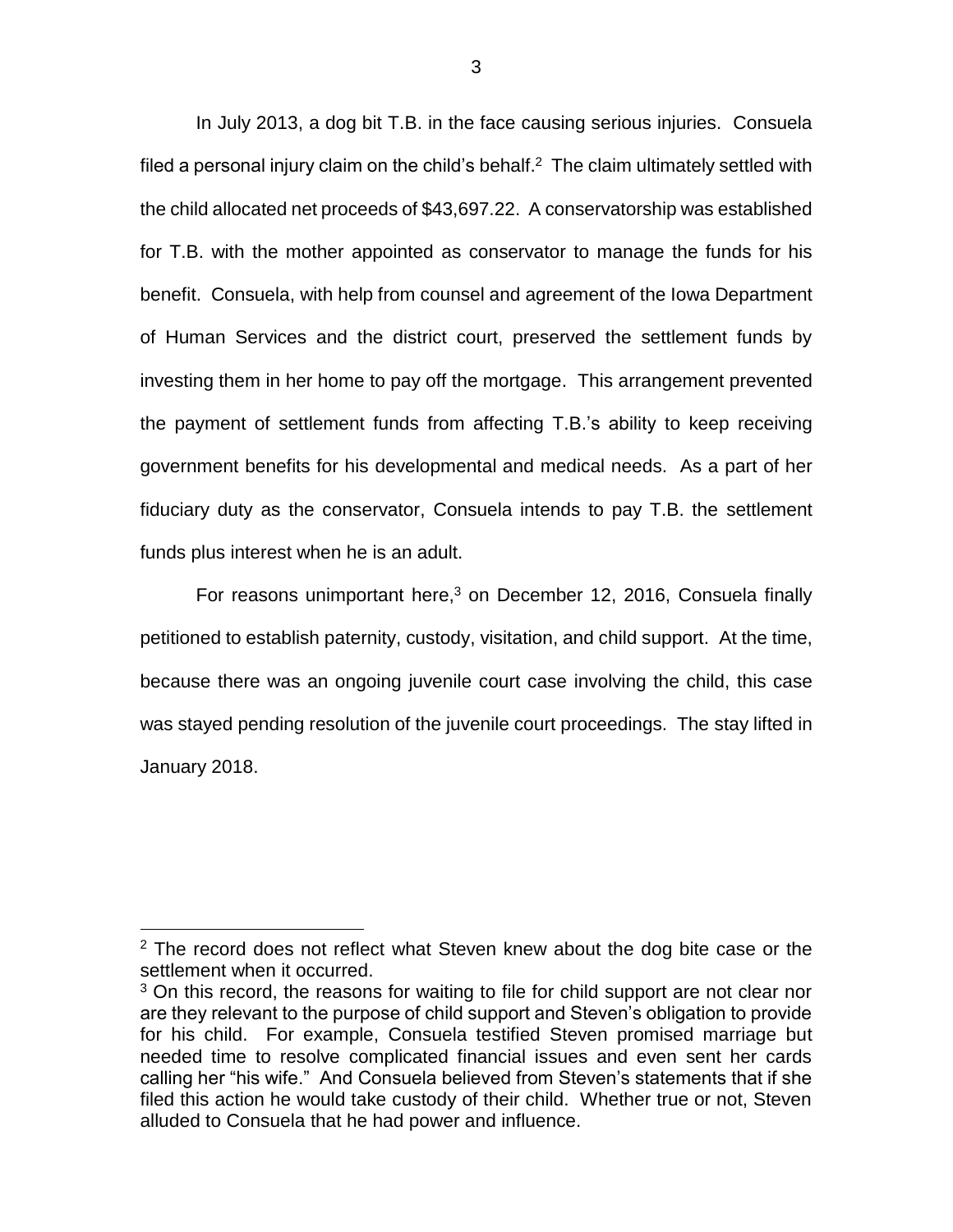After legal posturing, the parties stipulated to joint legal custody, future child support, <sup>4</sup> Consuela having physical care of the child, and Steven having visitation. As for the remaining issues, after a two-day bench trial, the district court entered a decree concluding that Steven should have been paying \$1703.23 per month during T.B.'s life over a period of 106 months. The court found his past total child support obligation without deductions totaled \$180,542.38. Then the court applied six deductions to this total amount: (1) \$14,000 for giving Consuela use of a Dodge van; (2) \$9902.84 for paying for gasoline; (3) \$1478.34 for paying for auto parts; (4) \$21,844.61 for half of the personal injury settlement proceeds T.B. received from his dog bite case; (5) \$19,759.14 for social security disability income the child received; and (6) \$50,000 for cash gifts he provided to Consuela. After these deductions, the court entered judgment against Steven for \$63,557.45, paid at the rate of \$500 per month. The order required Steven to pay interest on the judgment at the statutory rate from the date of the entry of the decree. Both parties moved to reconsider, enlarge, or amend.

On March 6, the district court enlarged and amended the decree. It ordered a 4.54% post-judgment interest rate on the past child support payments. The court denied Consuela's request to increase the amount of Steven's past child support obligation and increase the monthly installments he must pay. Consuela appeals.

<sup>&</sup>lt;sup>4</sup> With regard to future child support, the parties stipulated to a monthly obligation of \$1483.98, using \$15,080 for Consuela's income and \$205,702 for Steven's income.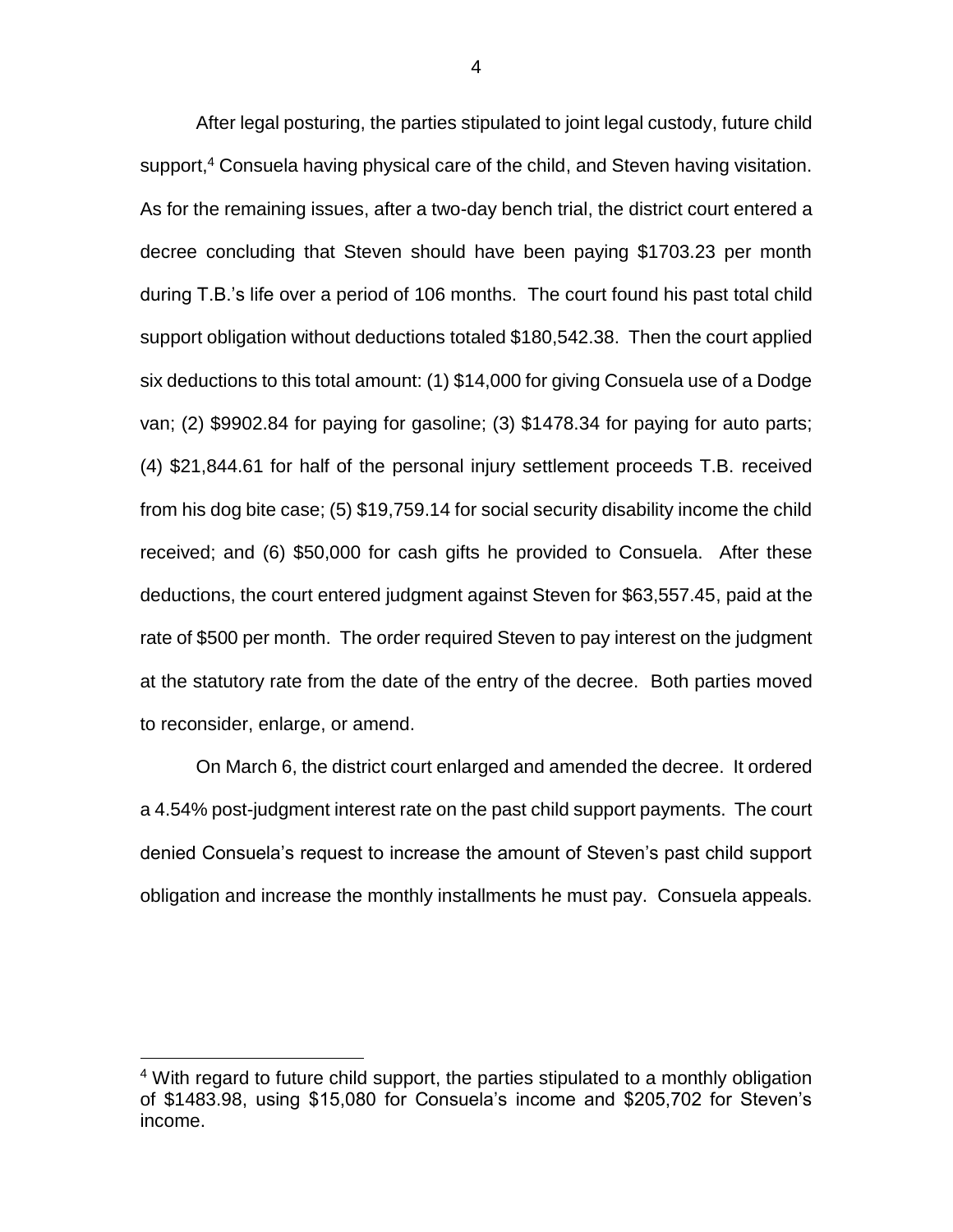#### **II. Standard of Review.**

"Generally, in paternity actions, we review issues 'ancillary to the question of paternity, such as support,' de novo. *Markey v. Carney*, 705 N.W.2d 13, 19 (Iowa 2005) (quoting *Dye v. Geiger*, 554 N.W.2d 538, 539 (Iowa 1996)); *see also* Iowa R. App. P. 6.907 ("Review in equity cases shall be de novo.").

## **III. Analysis.**

Consuela narrowed her appeal to a few issues. First, she objects to the dog bite settlement deduction. We first address the deduction to the total amount of Steven's past support obligation. Then, we will discuss the appropriate interest rate to apply to the payments. Finally, we address Consuela's request for appellate attorney fees.

**A. Personal Injury Settlement Reduction.** "Unlike a current child support obligation, the guidelines are not used to establish the amount of past child support." *Markey*, 705 N.W.2d at 24; *see also* Iowa Code § 600B.25 (2016). Instead, the "court may order the father to pay amounts the court deems appropriate for the past support and maintenance of the child." Iowa Code § 600B.25(1). "This standard permits the court to consider all the surrounding facts and circumstances to determine the amount in light of the *purpose of child support* and the *duty of a parent to pay child support*." *Markey*, 705 N.W.2d at 24 (emphasis added). Armed with those important concepts, our Supreme Court emphasized "[T]he analysis should begin with the amount of support that would have been paid under the guidelines if no delay had occurred." *Id.* "This is an important starting point because the guideline amount is based on the usual needs of a child and the ability of parents to contribute to those needs under normal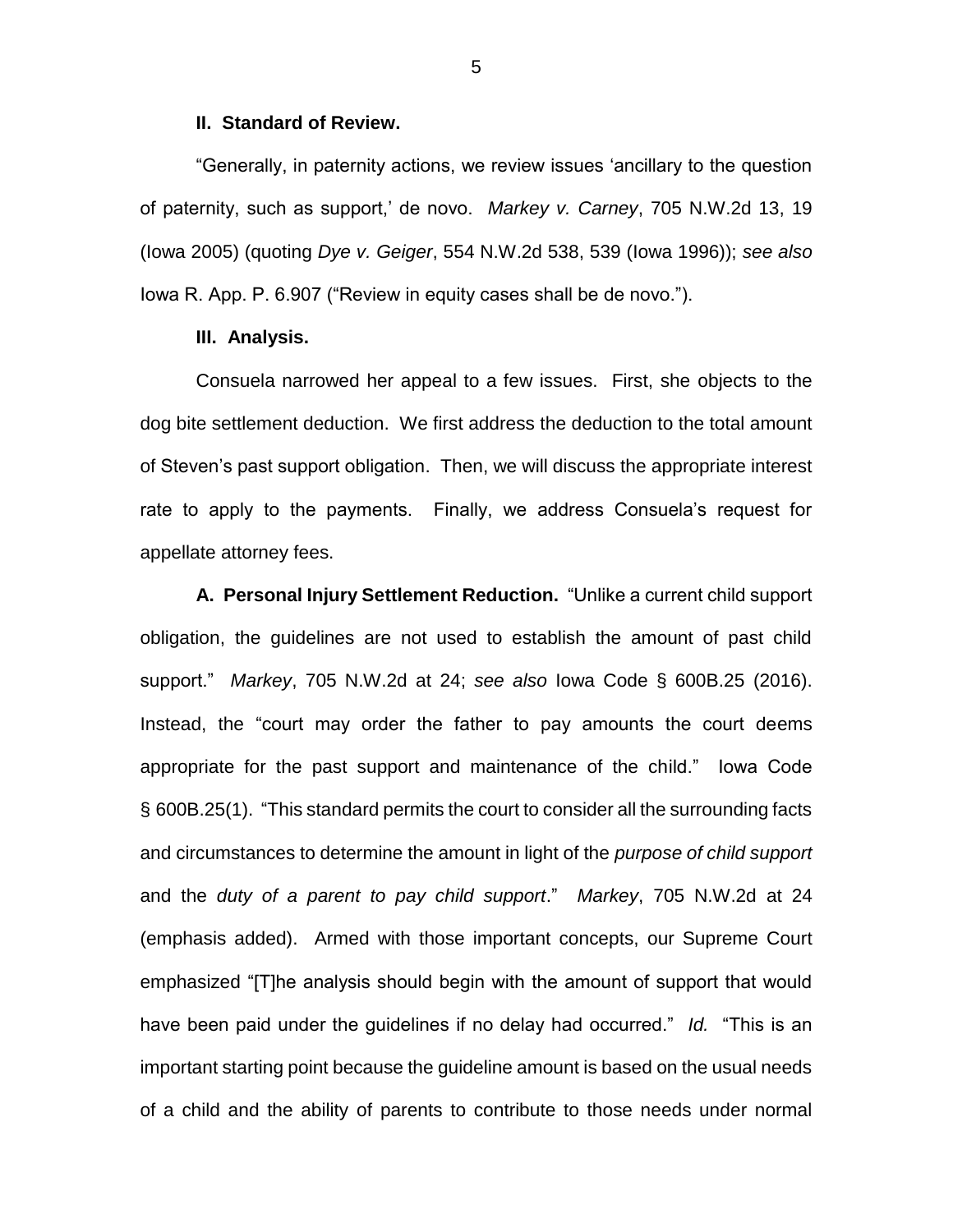circumstances." *Id.* "[T]he decision by the legislature not to use the guidelines to set past child support does not mean the guidelines become irrelevant." *Id.* Other surrounding circumstances, including the passage of time, may affect whether "it is equitable for a parent to pay an amount of past child support that is less than the total sum that should have been paid without the delay." *Id.*

Using that analysis, the district court correctly first determined the amount of support Steven would have paid if there had been no delay. The district court averaged the parties' incomes over the years 2009 (the child's birth) through 2017 concluding Steven should have paid \$1703.23 per month for child support and \$1258.43 per month for cash medical support.<sup>5</sup> To finish the analysis, the court made six deductions to that amount as requested by Steven, including the \$50,000 in cash he paid directly. Even after considering the money Steven had given to Consuela throughout their relationship and deducting it from his past support obligation, the court concluded he should pay \$63,557.45 in past child support. The court acknowledged it was imposing a relatively large back child support obligation, but noted Steven's net worth exceeded six million dollars and the amount was "fair and equitable to all parties."

On appeal, Consuela only challenges the court's decision to deduct \$21,844.61—fifty percent of the child's dog bite personal injury settlement—from Steven's past child support obligation. $6$  Steven argues that deduction prevents a

 $\overline{a}$ 

<sup>5</sup> The district court found Steven's average income for back support to be \$302,024 per year. While Consuela's average income equaled \$12,584, the court adopted the annual sum of \$15,080 for the back support award.

 $6$  At trial, Consuela disputed most of the deductions to the court's child support award. To discredit Steven's payments, she showed documentation that she was in another state when he claimed he purchased gasoline for her vehicle at an Iowa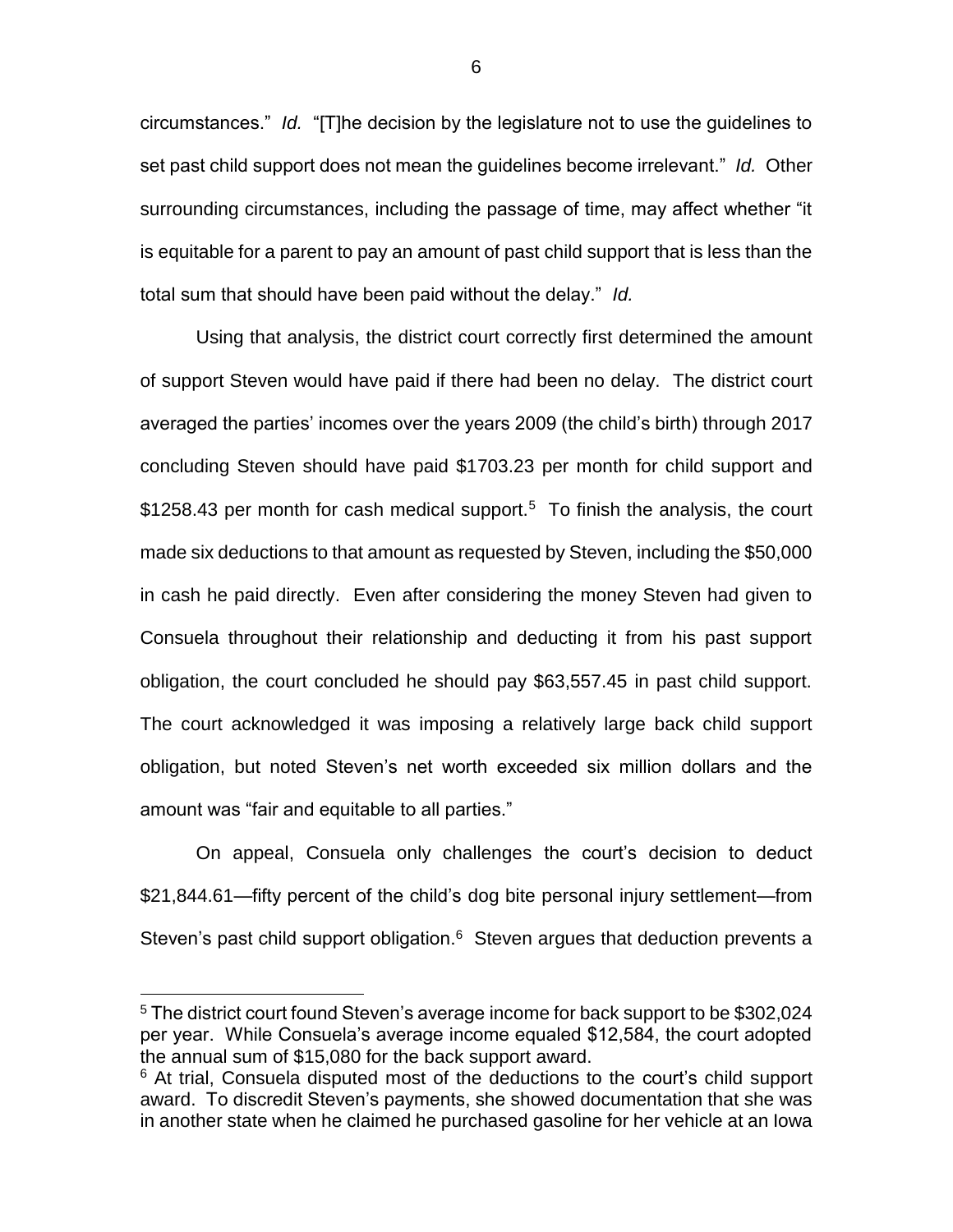windfall to Consuela. At no point in his brief did he voice an objection to the formula utilized by the trial court in arriving at the past support obligation.

Iowa courts have considered the effect of children's assets on support obligations in other contexts.<sup>7</sup> For example, in *Hoak*, 364 N.W.2d at 191, the Iowa Supreme Court found it was error for the district court to order the children's assets, gifted to the children by their parents and grandparents under the Uniform Gifts to Minors Act, to be sold so that a trust could be created for their support rather than a parent paying child support.

Even considering the facts and circumstances of this case, reducing Steven's financial obligation to support his child by monies paid to the child for injuries he sustained cannot do equity to the central consideration—the best interests of the child. Here, the child received a personal injury settlement after suffering injuries from a dog bite. *See, e.g.*, *Sandholdt*, 519 N.W.2d at 418 (Donielson, C.J., concurring specially) ("The settlement was to replace what [the child] lost and to provide for anticipated future medical and insurance needs—not to replace the support her father has a duty to provide."). In the context of a

location, and she presented receipts for vehicle parts she bought that were similar to those Steven claimed he purchased for her.

<sup>7</sup> *See, e.g.*, *In re Marriage of Foley*, 501 N.W.2d 497, 499 (Iowa 1993) ("We do not find equitable concerns in this case that would justify granting [the stepfather who had adopted his stepchildren] an offset due to the children's social security benefits flowing from their deceased father's payment of taxes."); *In re Marriage of Hoak*, 364 N.W.2d 185, 191 (Iowa 1985) ("The parents have an obligation to support their children which is not mitigated by gifts to the children prior to the divorce. This case does not involve the wisdom of the exercise of the custodian's discretion to use the funds for support; rather, it presents the question of whether her exercise of discretion to not spend the funds should be overturned. We hold that her refusal should not be overruled."); *State ex rel. Tack v. Sandholdt*, 519 N.W.2d 414, 417 (Iowa Ct. App. 1994) ("Generally, a child's financial resources may be considered when determining a parents' obligation to pay college expenses.").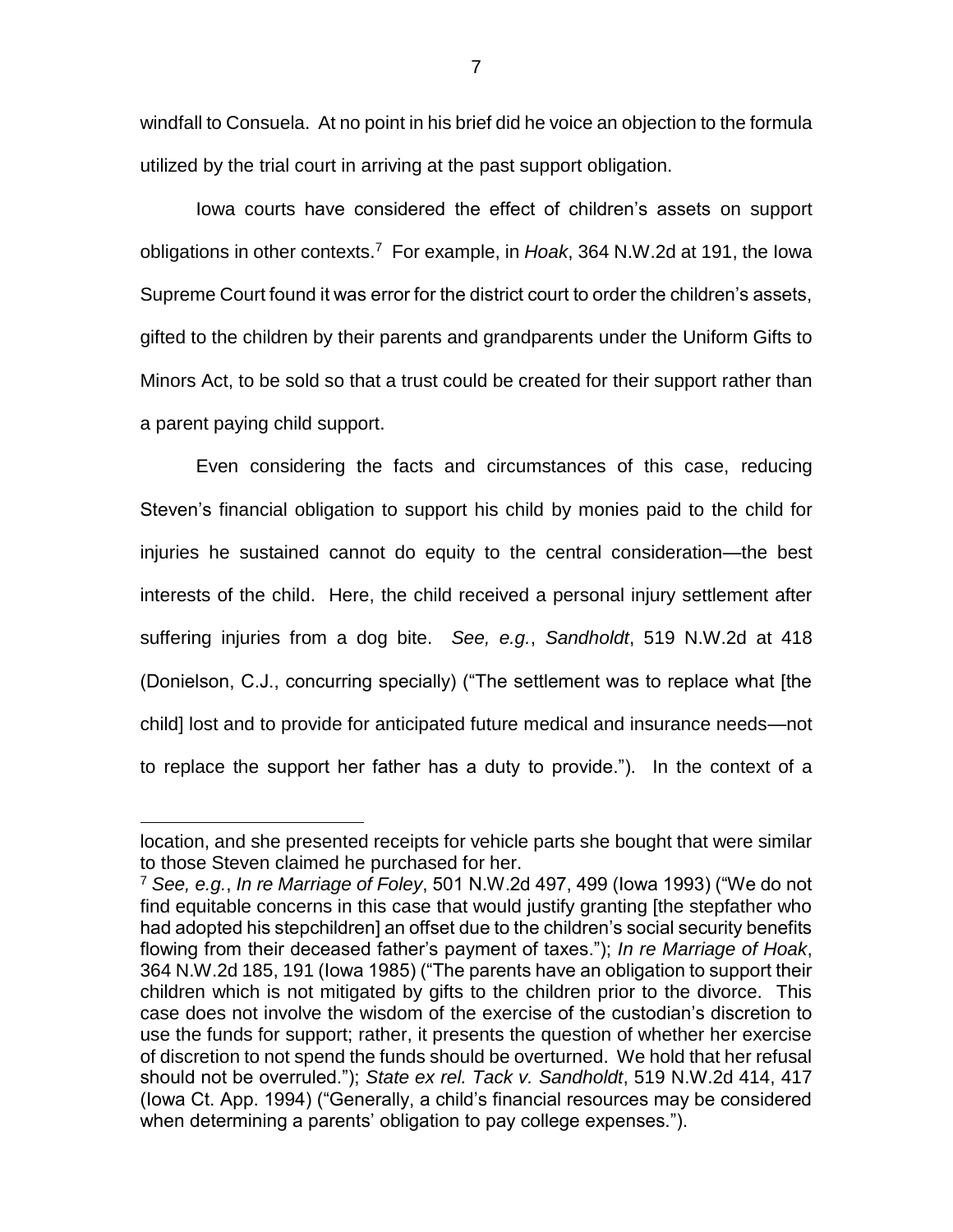property settlement division in a divorce, proceeds from a personal injury settlement compensating bodily injuries belongs to the injured party but the court will consider those that were parties to the suit in deciding whether to divide the monies. *In re Marriage of McNerney*, 417 N.W.2d 205, 208 (Iowa 1987). Because Stephen was not a party to the suit and the monies relate to the child's injuries, the funds are not for support but for personal injury compensation. We see no reason to relate Stephen's support for his child to the injury funds.

While the mother, as conservator, decided to preserve these assets for the child by investing them in the mother's home, this money belongs to the minor child. Consuela intends to give the child the amount of the settlement funds when he reaches the age of majority. While Consuela is now receiving a benefit from having these funds invested into her home, so is the child. As conservator, Consuela will have to pay these funds to the child in the future, either by taking out a loan against her house or by selling the house. In child support cases "we strive to serve the best interests of the children." *Markey*, 705 N.W.2d at 22. With the best interests of the child at the forefront, we conclude the child's personal injury settlement should not reduce Steven's child support payments and we reverse the credit related to these settlement funds.

**B. Interest Rate.** The district court imposed a 4.54% interest rate, based on the constant maturity index rate plus two percent under Iowa Code section 668.13(3), rather than the ten percent rate in section 535.3(2). Consuela argues the district court should have imposed the ten-percent interest rate on Steven's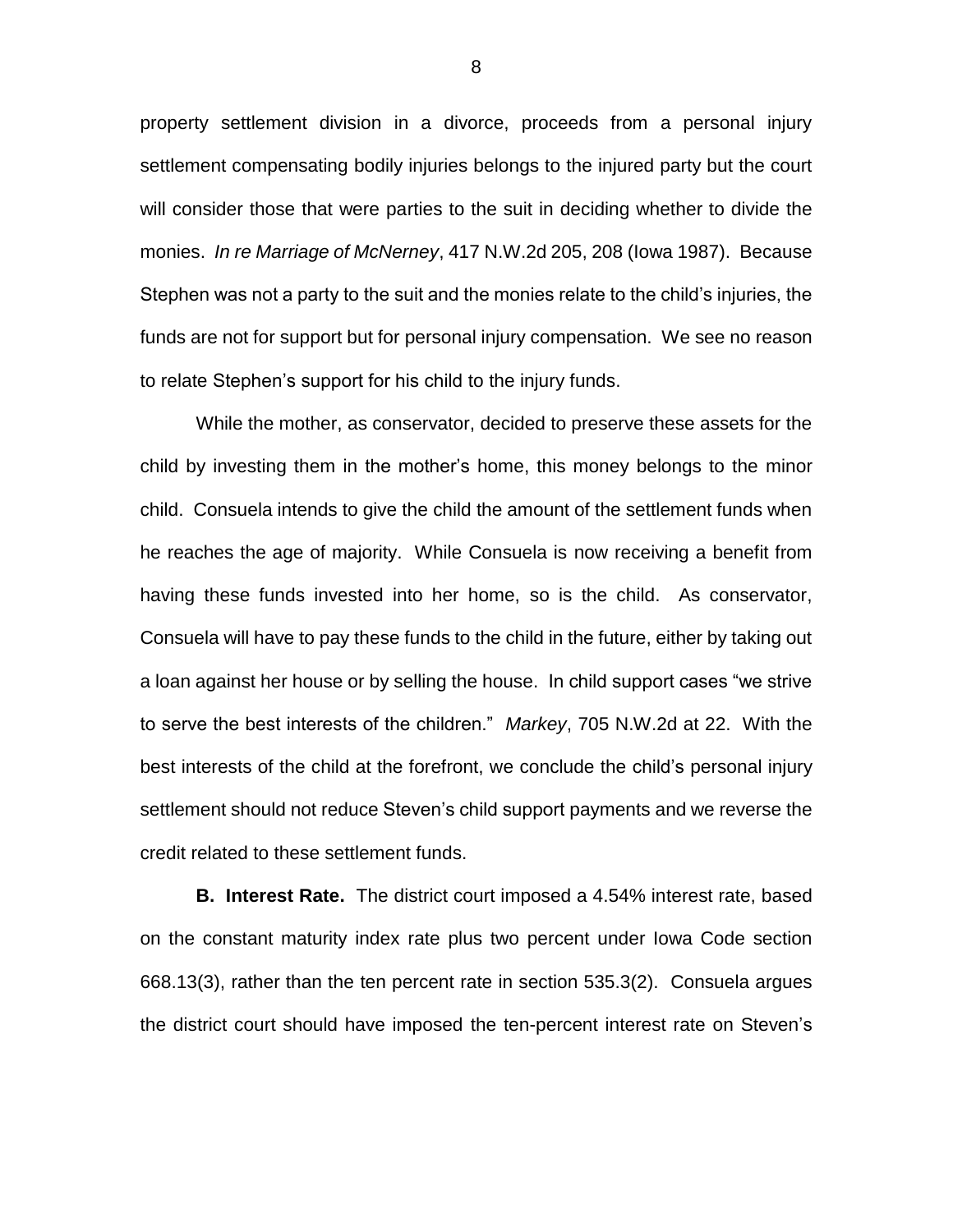past child support and this interest rate should apply to the past due amount even if Steven makes his payments on time.<sup>8</sup>

Iowa Code section 535.3(2) provides, "Interest on periodic payments for child . . . support shall not accrue until thirty days after the payment becomes due and owing and shall accrue at a rate of ten percent per annum thereafter."

We conclude, based on the plain language of the statute, that the court should have imposed a ten percent interest rate. That said, this interest rate applies only if Steven should become more than thirty days delinquent on a monthly payment.

**C. Appellate Attorney Fees.** Consuela requests an award of appellate attorney fees. "An award of attorney fees is not a matter of right, but rests within the court's discretion and the parties' financial positions." *In re Marriage of Liebich*, 547 N.W.2d 844, 851 (Iowa Ct. App. 1996). We will "consider the needs of the party making the request, the ability of the other party to pay, and whether the party making the request was obligated to defend the district court's decision on appeal." *In re Marriage of Ales*, 592 N.W.2d 698, 704 (Iowa 1999). After considering Consuela's needs and ability to pay, we conclude Steven shall be responsible for Consuela's reasonable appellate attorney fees. We remand to the district court for calculation of these fees based on the affidavits of the parties.

 $\overline{a}$ 

<sup>&</sup>lt;sup>8</sup> We note that after the determination by the district court of the past support obligation, Steven paid the ordered amount and Consuela filed a release and satisfaction of judgment, making the question of interest non-justiciable.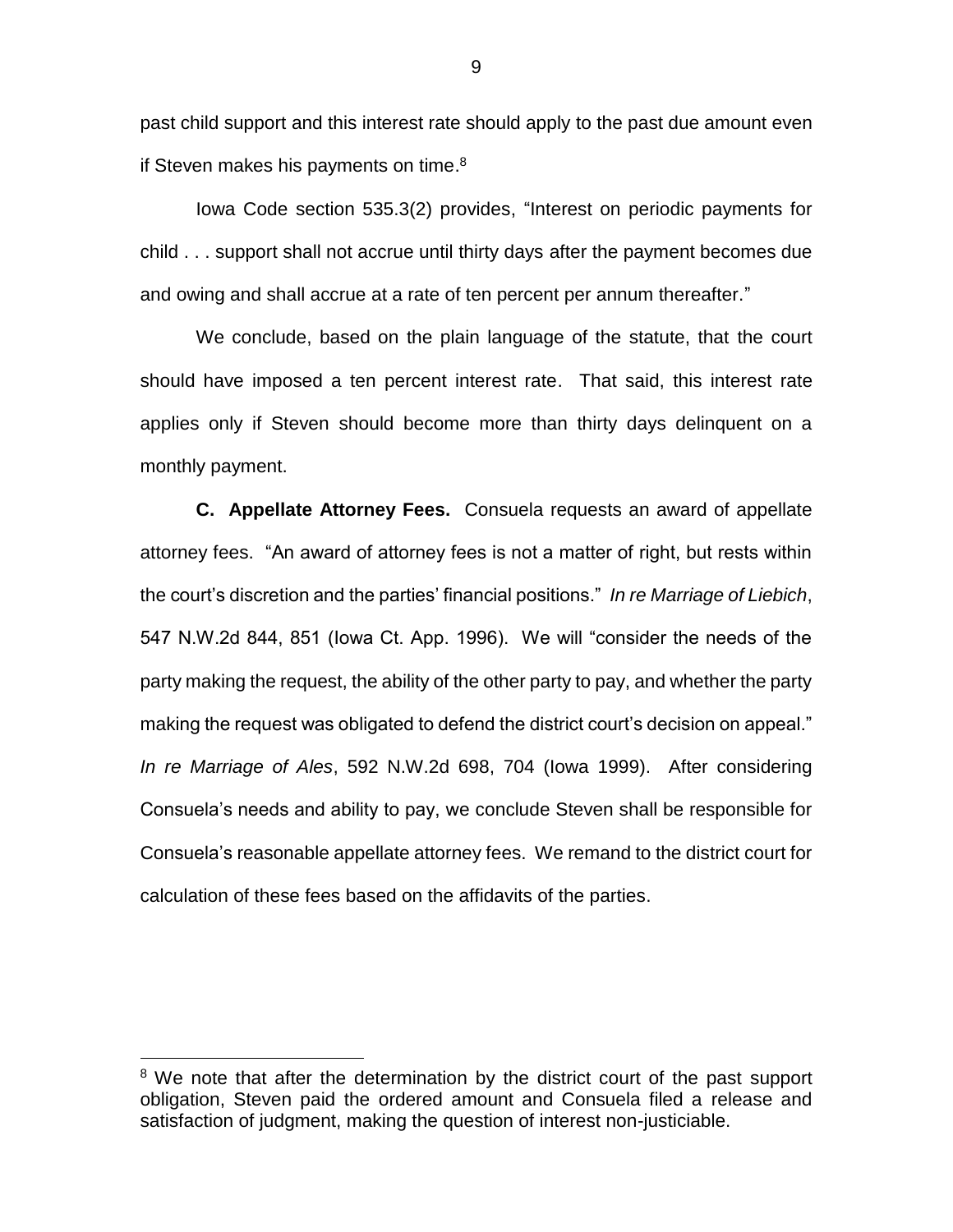# **IV. Disposition.**

For these reasons we affirm as modified the decision of the district court.

We remand for entry of a decree consistent with this opinion.

# **AFFIRMED AS MODIFIED AND REMANDED.**

Tabor, P.J., concurs; Ahlers, J., partially dissents.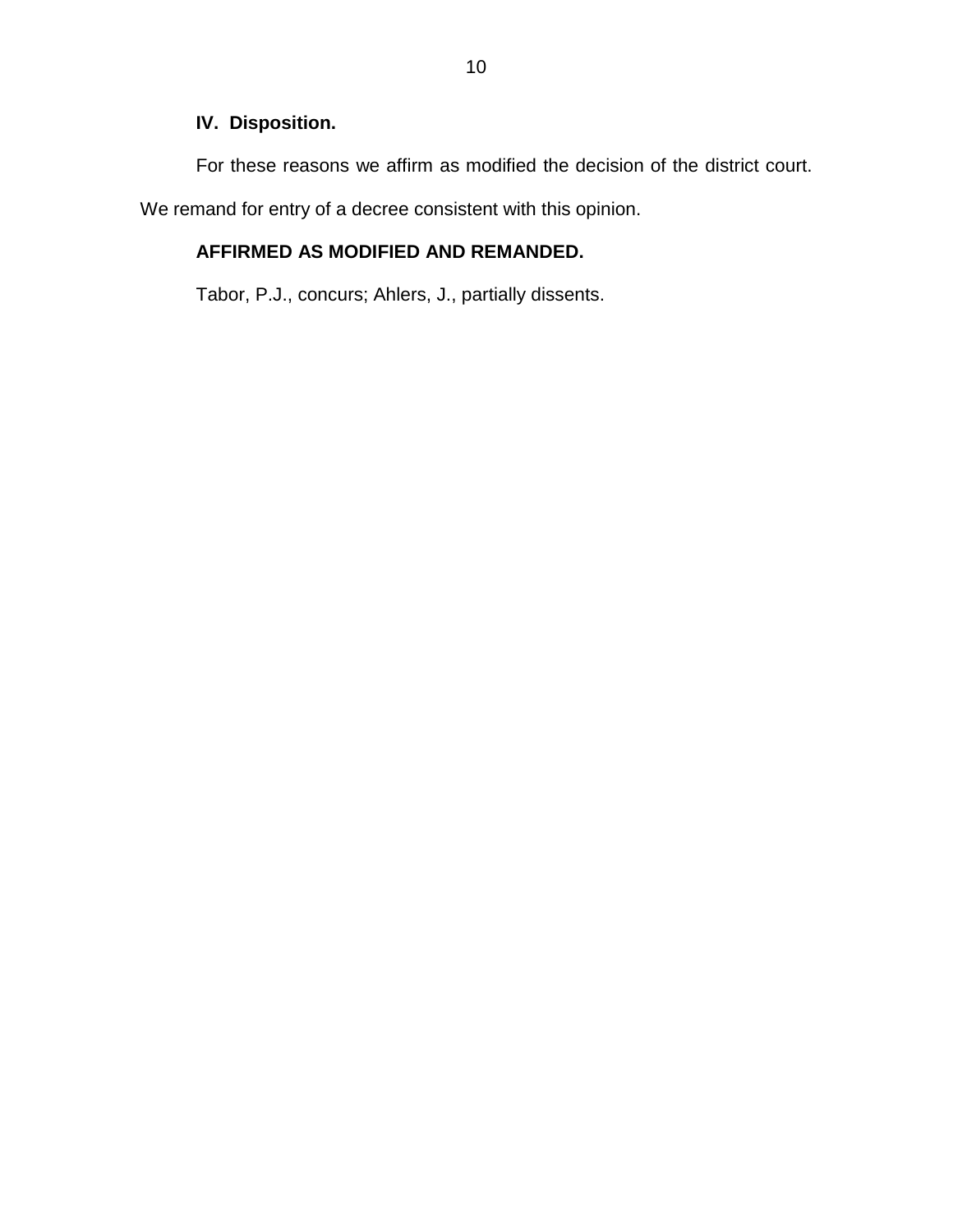**AHLERS, Judge** (concurring in part and dissenting in part).

The district court used a model for determining back child support that started by calculating the total amount of child support that would have been owed using the child support guidelines from the child's birth to the time this action was filed. From that gross figure, the district court deducted the value of any payments the mother received from other sources that she would not have received if the father had been paying support (e.g., SSI payments received from the Social Security Administration), one-half of the proceeds of the child's personal injury settlement, and the value of any payments, goods, and services the father could prove he provided during the applicable period of time. If we were obligated to follow the model used by the district court, I would agree that one-half of the personal injury settlement should not have been deducted. However, we are not obligated to use that model. While use of that model may be appropriate in some cases, I do not believe it is equitable to do so under the facts of this case. Upon review of the circumstances of this case, without being bound to the model used by the district court, I find no error in the amount of back child support awarded by the district court. Therefore, I respectfully dissent on the issue of the amount of back child support.

Unlike an obligation for child support going forward, an obligation for back child support is permissive, not mandatory. *See* Iowa Code § 600B.25(1) (2016) ("The court *may* order the father to pay amounts the court deems appropriate for the past support and maintenance of the child . . . ." (emphasis added)); *Markey v. Carney*, 705 N.W.2d 13, 24 (Iowa 2005) ("[O]ur legislature *permits* the court to order a parent to pay an amount 'the court deems appropriate for the past support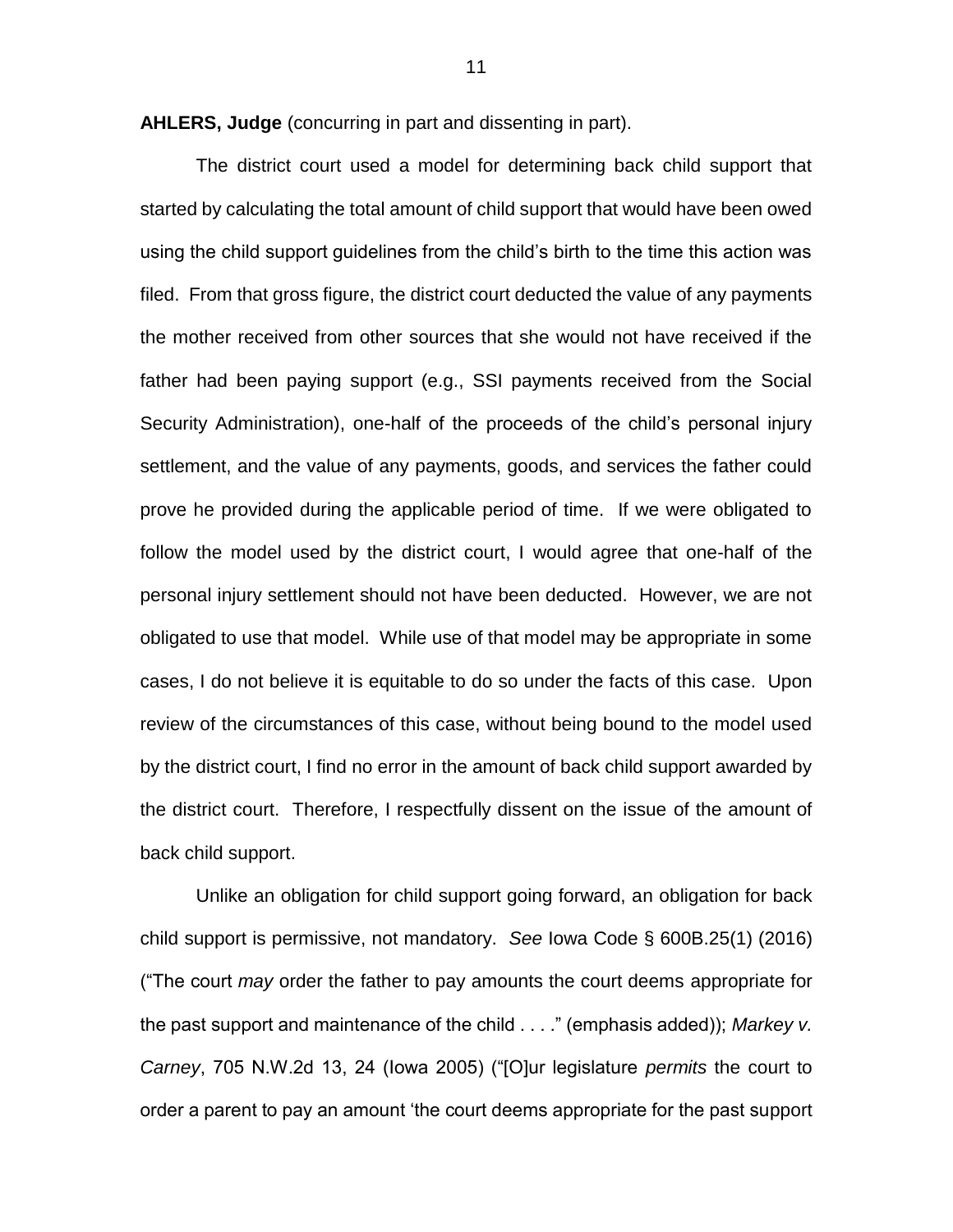and maintenance of the child.'" (emphasis added) (quoting Iowa Code § 600B.25(1))); *see also Agyepong-Yeboah v. Roeder*, No. 14-1882, 2015 WL 7575493, at \*5 (Iowa Ct. App. Nov. 25, 2015) ("In this case, the court was not obligated to award any past child support to [the mother]."). The child support guidelines are not used to establish the amount of back child support. *Markey*, 705 N.W.2d at 24. Instead, the amount of support that would have been owed under the guidelines is used as a starting point followed by the court considering "the surrounding facts and circumstances" to determine the appropriate amount of back support. *Id*. It is consideration of those "surrounding facts and circumstances" that cause me to disagree with the model used by the district court and the majority.

Although we are guided by the principles set forth in *Markey*, *Markey* is factually distinguishable from this case. *Id.* at 24. In *Markey*, the mother became pregnant following the couple's one and only night of sexual intercourse. *Id*. at 17. Upon learning of the mother's pregnancy, the father distanced himself from the mother. *Id.* at 18. Thereafter, the father had no contact with the child or the mother and provided no support of any kind. *Id*. In spite of the fact that the father in *Markey* essentially abandoned the mother and the child entirely, the father was still ordered to pay less in back child support than would have been owed using the guidelines.<sup>9</sup> *Id*. at 18. In marked contrast, the parents in this case had a

<sup>&</sup>lt;sup>9</sup> In *Markey*, the child was born in February 1997, and the mother filed the action seeking child support in November 2002, which is a period of time for which back child support could be ordered of sixty-nine months. 705 N.W.2d at 17. The father's future child support obligation was set at \$425.00 per month. *Id*. at 18. Using \$425.00 per month, the father's back child support amount under the guidelines would have been \$29,325.00 (69 months x \$425.00 per month). In spite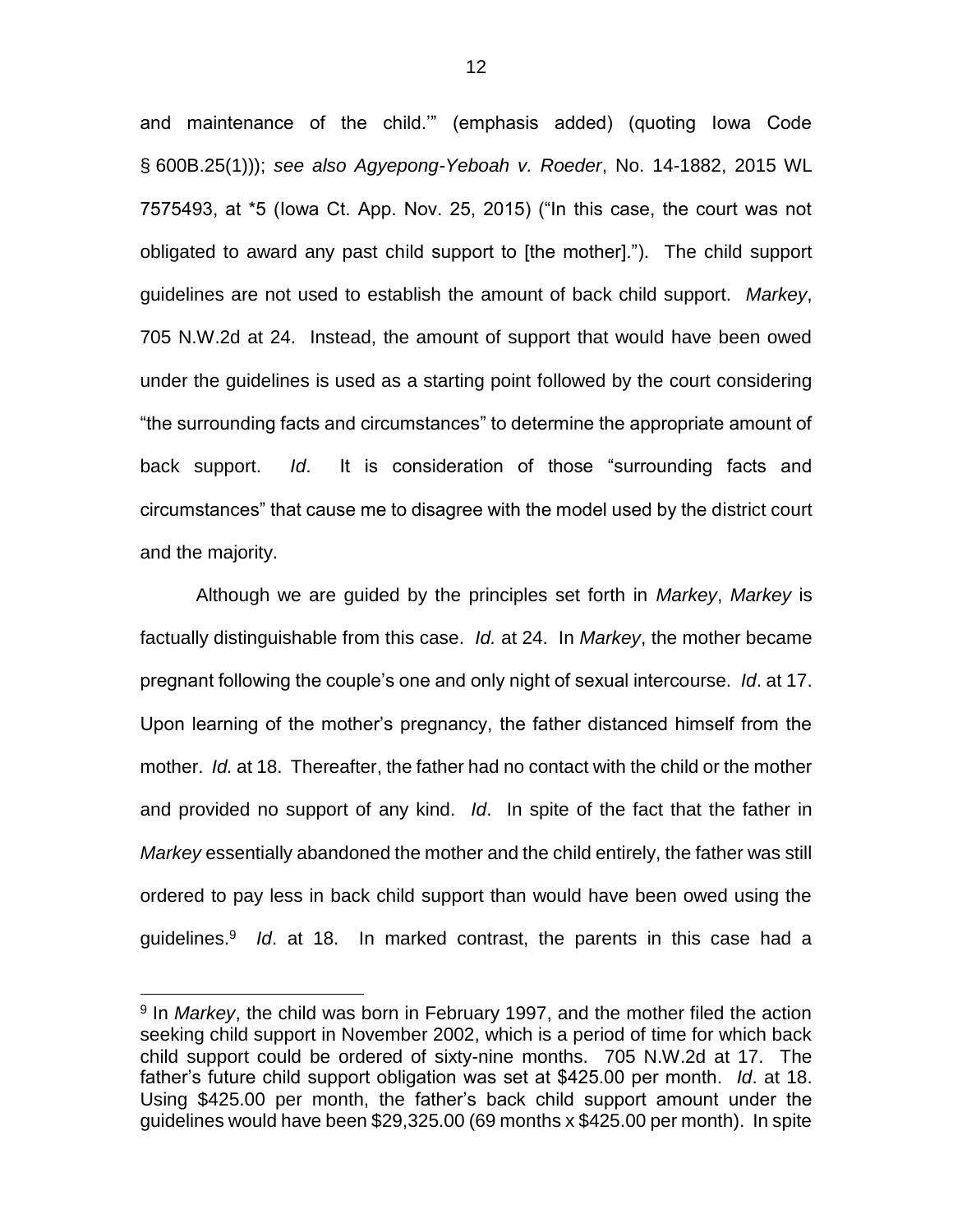relationship before, during, and after the child's birth. That relationship continued for nine-and-one-half years in an "on again, off again" fashion. As noted by the district court, the couple's relationship remained "loving and intimate" during this entire time, and, even though the relationship had its ups and downs, it was "durable and close." These conclusions are supported by the record.

In addition to the ongoing nature of the relationship of the mother and father here, unlike the situation in *Markey*, the father provided substantial amounts of financial and other support. As found by the district court and supported by the record, the father provided a steady stream of cash to the mother during the course of the relationship, totaling approximately \$50,000.00. In addition, the father provided the mother with a vehicle, provided gas for vehicles for the mother and her other children, purchased parts and materials for the mother's vehicles and house, purchased and repaired lawn care equipment, and provided repair and handyman services around the mother's home. These contributions by the father allowed the mother to maintain a house with a pool, extensively remodel her home, and take trips, most to all of which would have been outside the mother's means without the father's direct or indirect financial support.

The mother argues that the father cannot complain about back child support being ordered because the father could have avoided a back child support obligation by filing suit to establish his child support obligation at any time. While this is true, it is also true that the mother could have chosen to do the same thing.

of the father's complete lack of contact with or support of the child or mother, he was ordered to pay back child support in the much lower amount of \$21,000.00. *Id*.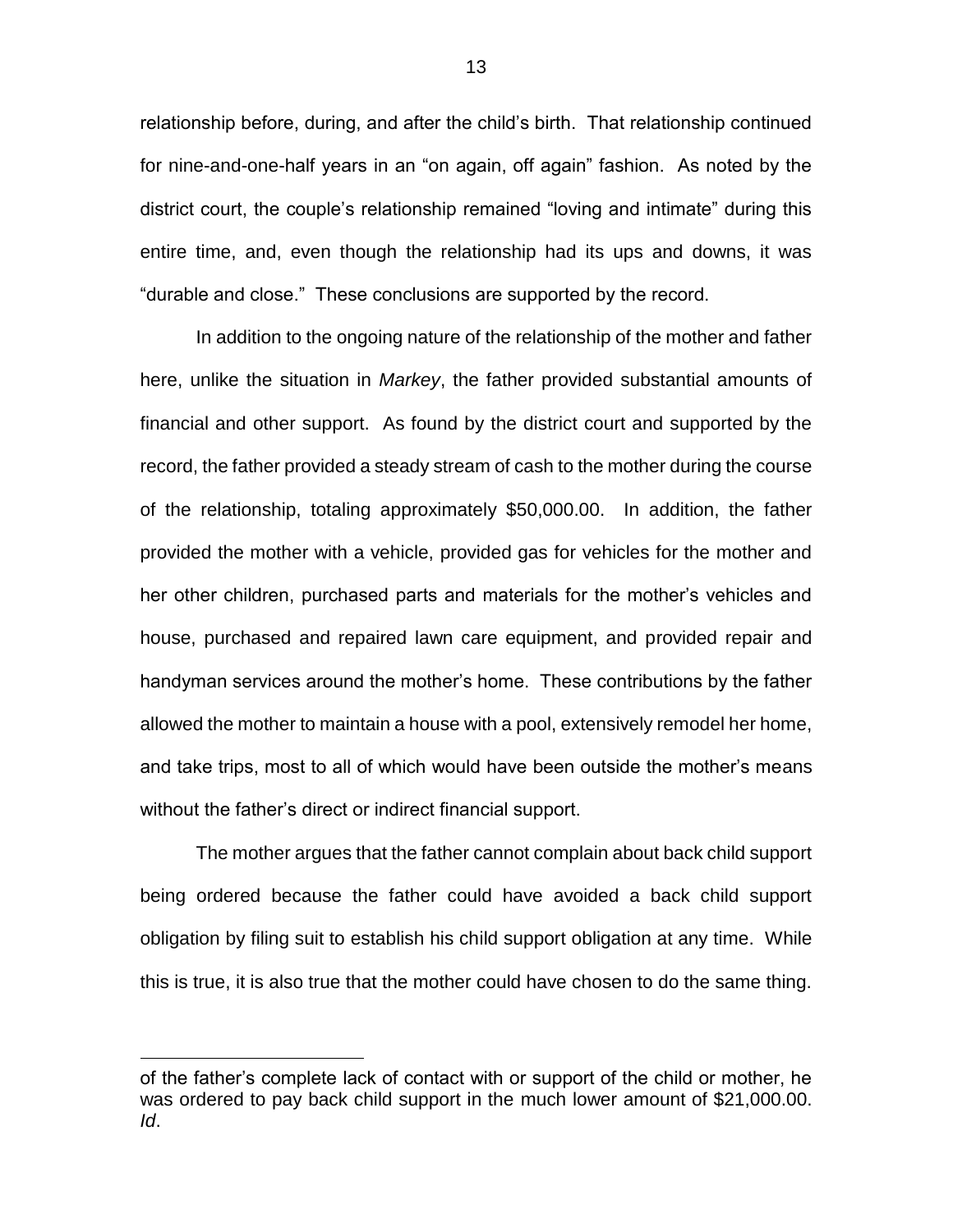The fact that both parties had the option of filing suit during the course of their nineand-one-half year relationship but neither did is compelling evidence that the relationship was satisfactory to both parties.<sup>10</sup>

However the relationship of the parties is characterized, the fact remains that both parties were consenting adults who found the relationship beneficial without the need to file suit to establish a child support obligation. For the mother to reap the benefits of that relationship and then, once the relationship ends, obtain a back child support award as if the relationship had not occurred does not strike me as equitable.

The record in this case does not support an award of back child support in an amount greater than that set by the district court. While I do not agree with the method used by the district court in calculating the back child support amount on the facts of this case, I find no error in the ultimate amount the district court ordered the father to pay. Therefore, I would affirm without modification on the issue of the

<sup>&</sup>lt;sup>10</sup> The district court aptly noted the following regarding the mother's satisfaction with the financial arrangements of the relationship prior to filing suit:

Given [the father's] obvious emotional attachment to [the mother] during the time frame, it seems logical that [the father] would want to give [the mother] money to help her meet her needs and living expenses. Conversely, if [the father] was not steadily supplying [the mother] with money, it seems logical that she would have sought court-ordered child support long before her child was half-grown. [The mother] claimed she never had enough money to obtain a lawyer, and that [the father] had discouraged her from doing so when they had arguments, threatening to seek custody of [the child]. However, [the mother] seemed savvy enough to understand that many lawyers would have gladly taken her case, given the extent of [the father's] assets. The Court concludes that ultimately [the mother] waited so long because the relationship, and the attendant financial benefits, were satisfactory to her for many years.